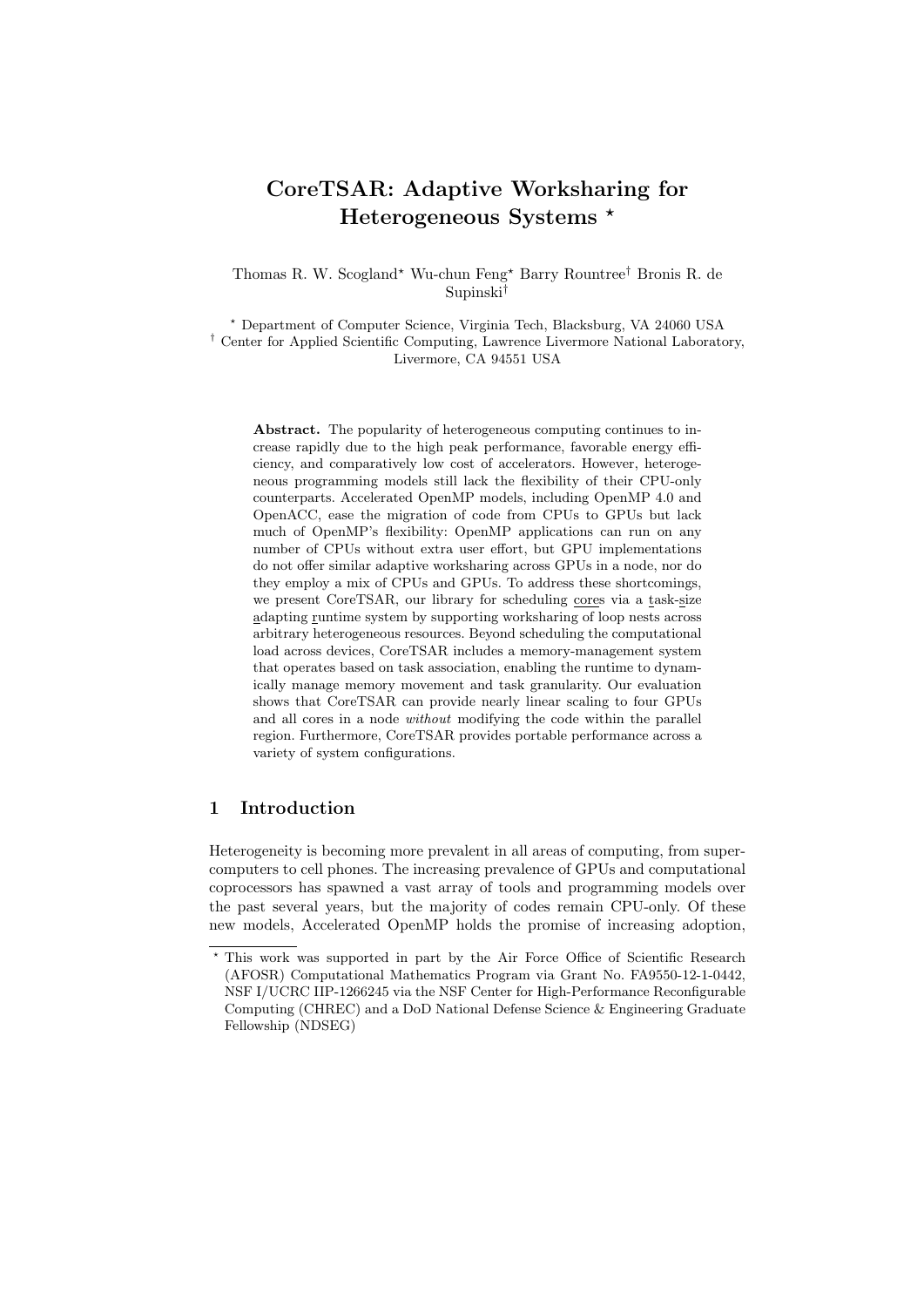especially in high-performance computing (HPC). Accelerated OpenMP models, including OpenACC [6] and OpenMP 4.0 [5], extend the classic OpenMP preprocessor directives with the capability to offload data-parallel regions to accelerators <sup>1</sup>.

Assuming the ease of use is sufficient to convince developers to embrace accelerators, one major issue still remains. Accelerated OpenMP only offloads computation to a single device (e.g., GPU), leaving the CPU cores or other accelerators in the system idle. There are mechanisms that allow users to manually partition their work across devices but *no* direct support for cross-device worksharing. As a result, users must *manually* partition their job, manage memory coherence, and load balance across devices. In the best case, a user may use a task scheduling library such as OmpSs or StarPU to handle load balancing and memory transfers. Even then, however, the user must manually divide their workload into explicit tasks.

Our solution, CoreTSAR (short for Core Task-Size Adapting Runtime), provides a cross-device worksharing construct for Accelerated OpenMP. The key extension to make this possible is a memory-management approach that allows a user to specify the association between their computation and data, that frees CoreTSAR to handle coherence and task granularity automatically. CoreTSAR includes a proposed set of extensions to Accelerated OpenMP, the design of a cross-device memory manager, scheduling policies to support the clauses, and a real-world implementation of the system. Together, they provide adaptive worksharing of parallel loop regions across an arbitrary number of devices with an arbitrary number of distinct address spaces. In this paper, we make the following contributions:

- Accelerated OpenMP extensions to adaptively workshare parallel regions across an arbitrary number of arbitrarily heterogeneous devices
- The design and implementation of a task-associative, memory-management interface, thus allowing CoreTSAR to adapt task granularity at runtime
- A library and C API implementation of our scheduler and memory manager
- An evaluation demonstrating that CoreTSAR can improve performance over existing task-management approaches.

The remainder of the paper is composed as follows. Section 2 provides background and motivation. Section 3 describes the design and implementation of CoreTSAR, including our task-management concept, scheduling mechanisms, and memory management. Section 4 presents our evaluation. Finally, we finish with related work in Section 5 and conclusion in Section 6.

# 2 Background and Motivation

Models for heterogeneous computing generally fall into three categories: offload models; block and grid models; and task block models. Domain specific languages are also available, but we focus on general purpose options. Each of the

<sup>&</sup>lt;sup>1</sup> Since our evaluation is based on GPU accelerators, the terms "accelerator" and "GPU" are used interchangeably throughout.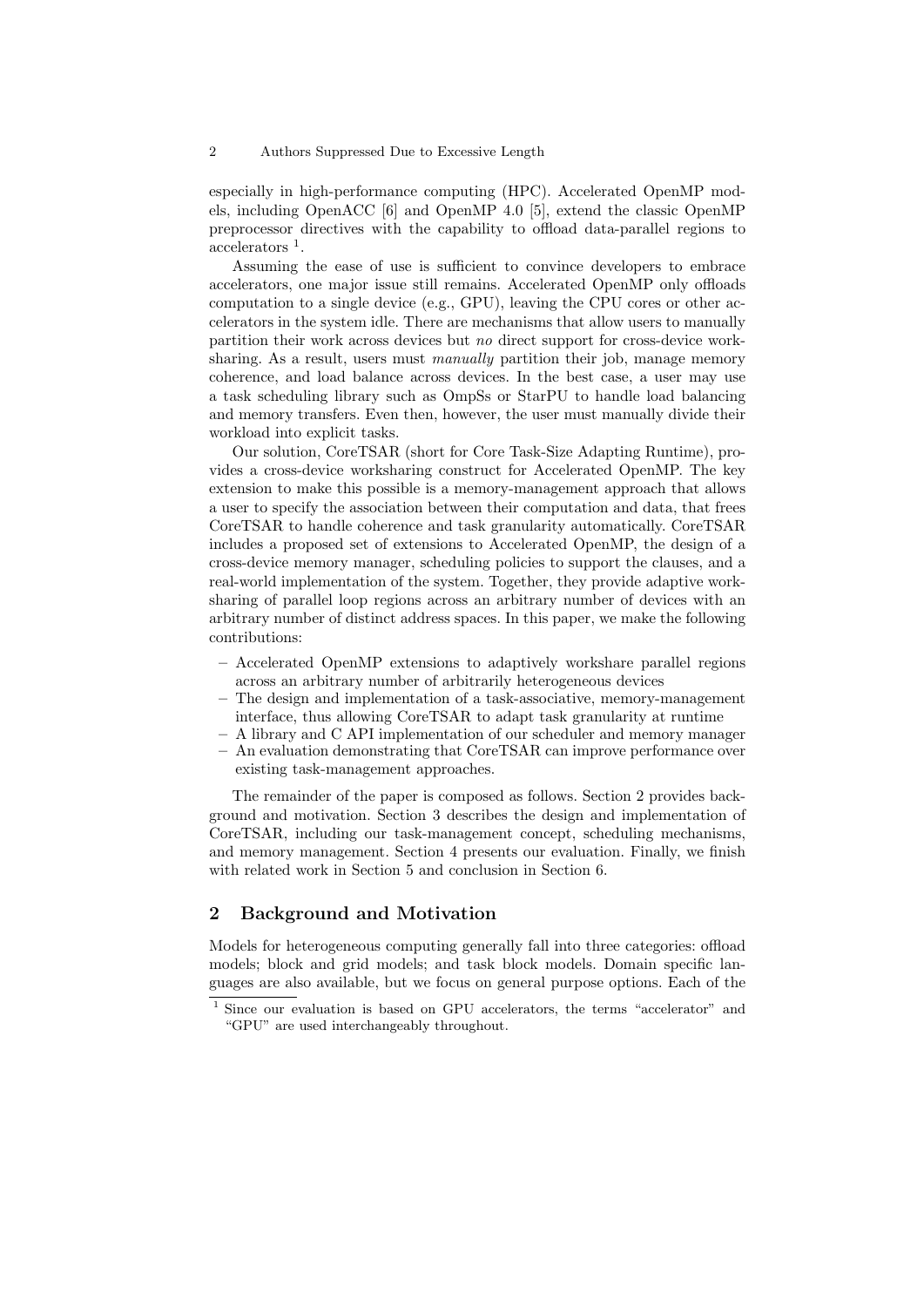

Fig. 1: A basic kmeans kernel as implemented in OpenMP variants (top left), CUDA (bottom left) and OmpSs (right)

approaches has strengths and weaknesses in terms of programmability, performance, and flexibility, which we will discuss here in terms of the three example implementations of the kmeans clustering algorithm presented in Figure 1.

Offload models execute annotated parallel regions on a GPU. Examples include Accelerated OpenMP (OpenMP 4.0 [12], OpenACC [6], Intel OpenMP for MIC and Cray's accelerated OpenMP [5]) and C++ AMP. Generally they require the least change from the original serial code. The upper left of Figure 1, despite its size, actually contains four different versions. If none of the pragmas are honored, then the loop executes in serial. If the OpenMP pragma on line 4 is honored, the loop is work-shared across CPU cores. To target a GPU, the OpenACC directive on lines 6 and 7 copies both the fc and fo arrays to the GPU and m to and from it. This directive *moves* the loop from the CPU to a GPU: when the parallel for directive is applied, no CPU cores (or other GPUs) participate in the loop. One must manually split the loop and data to target multiple devices.

Block and grid models represent data-parallel kernels as a grid of blocks of threads, where synchronization in a kernel is only possible within the blocks. OpenCL [11] and NVIDIA's CUDA both fall into this group. They are some of the most efficient and most used GPU programming models, offering low-level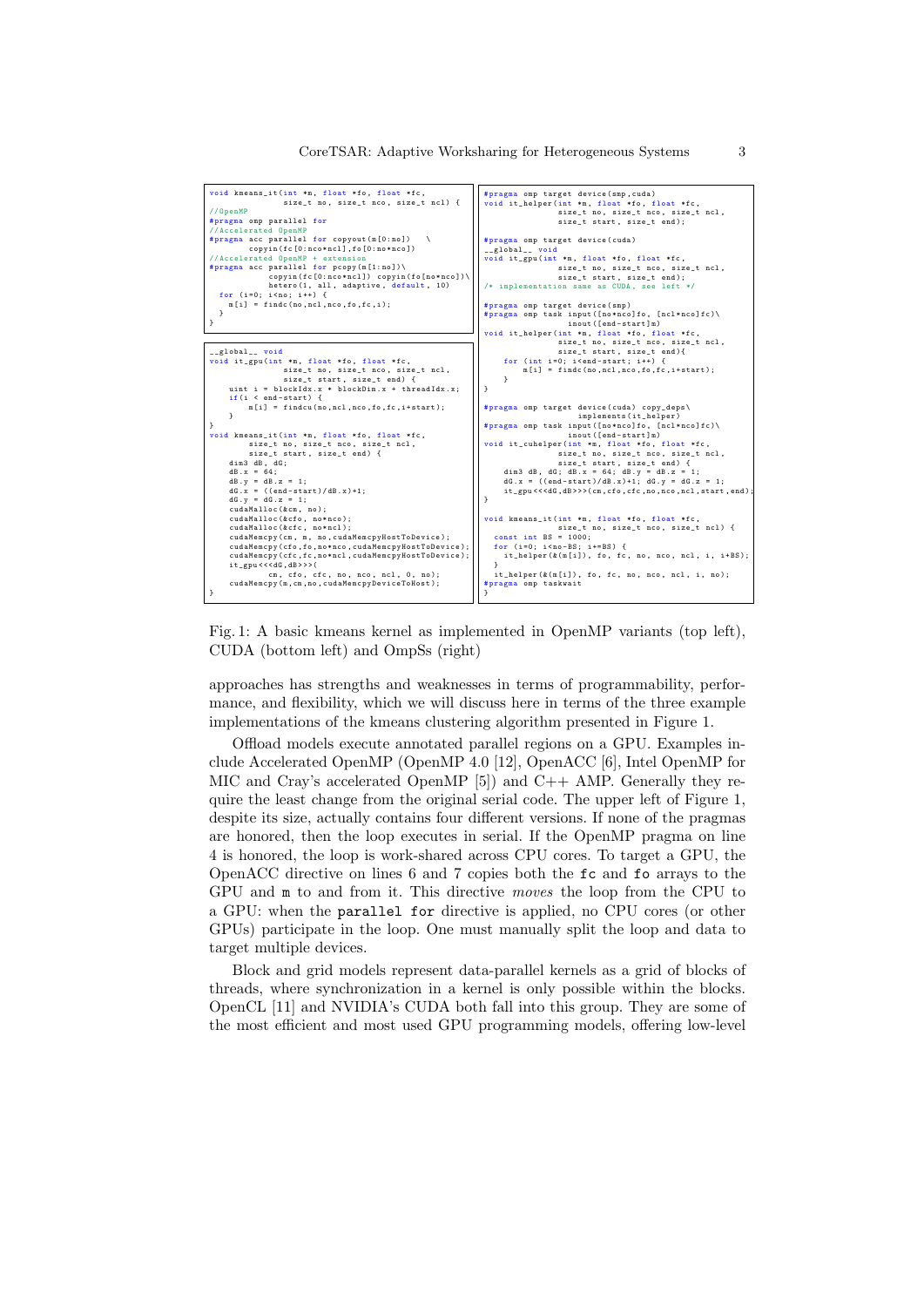control at the cost of verbosity. The bottom left code block in Figure 1 presents a basic CUDA port of the OpenMP kmeans code. Even with the larger number of management lines, the CUDA version does not free the GPU memory, check error codes, or perform GPU selection and initialization (so the conservative default queue is used). As with the OpenMP version, this code only uses one GPU.

Task block models do not actually specify a programming model for accelerators but rather provide task scheduling across heterogeneous resources. This group includes StarPU [2] and OmpSs [9]. The right side of Figure 1 presents an OmpSs implementation of the kmeans loop. The first four pragmas specify that the it\_helper function is an OmpSs task that depends on fo, fc and a slice of m. The implements clause on line 20 informs OmpSs that it\_cudahelper, which uses the CUDA implementation at the bottom left minus the memory movement, is the CUDA implementation of it\_helper. In kmeans\_it() the tasks are enqueued by calling the helper function with appropriately offset pointers. OmpSs automatically distributes this work across all CPU cores and GPUs. This flexibility provides performance portability, at a cost. The user must partition their work into tasks appropriate for either an entire GPU or a single CPU core simultaneously.

These models are all useful under the right circumstances. Optimally we would have the fine-grained control of block and grid models, the simplicity and programmability of offload models and the runtime flexibility and performance portability of task block models. We propose syntax and offer a runtime implementation of CoreTSAR(Task-Size Adapting Runtime), a system that can be used to add flexibility to offload and block and grid models, and also to extend task-block models with adaptive task granularity.

# 3 Design and Implementation

Our primary goal with CoreTSAR is to create a runtime to support worksharing across devices for use with Accelerated OpenMP. This goal imposes certain design constraints. Most importantly, it must not require any changes, even for memory movement, to the loop body beyond those for Accelerated OpenMP. For example, no pragmas or API calls may be inserted into the loop, nor memory access patterns be changed, as task scheduling systems often require. All information necessary for CoreTSAR to provide the correct data for *any* range of iterations to *any* device's memory space must be provided in the directive outside the loop. Further, we must preserve data consistency outside the region: main memory must hold the same values when the loop exits as it would have with Accelerated OpenMP.

Figure 2 depicts the syntax of our extension. The hetero() clause specifies how to treat the region. Specifically, whether to schedule it, which scheduler to use, which devices to schedule it across and, if desired, initial values for the worksplit ratio. The pcopy() clause specifies the association between iterations and data. It is similar to a copy clause in OpenACC, except that it only applies to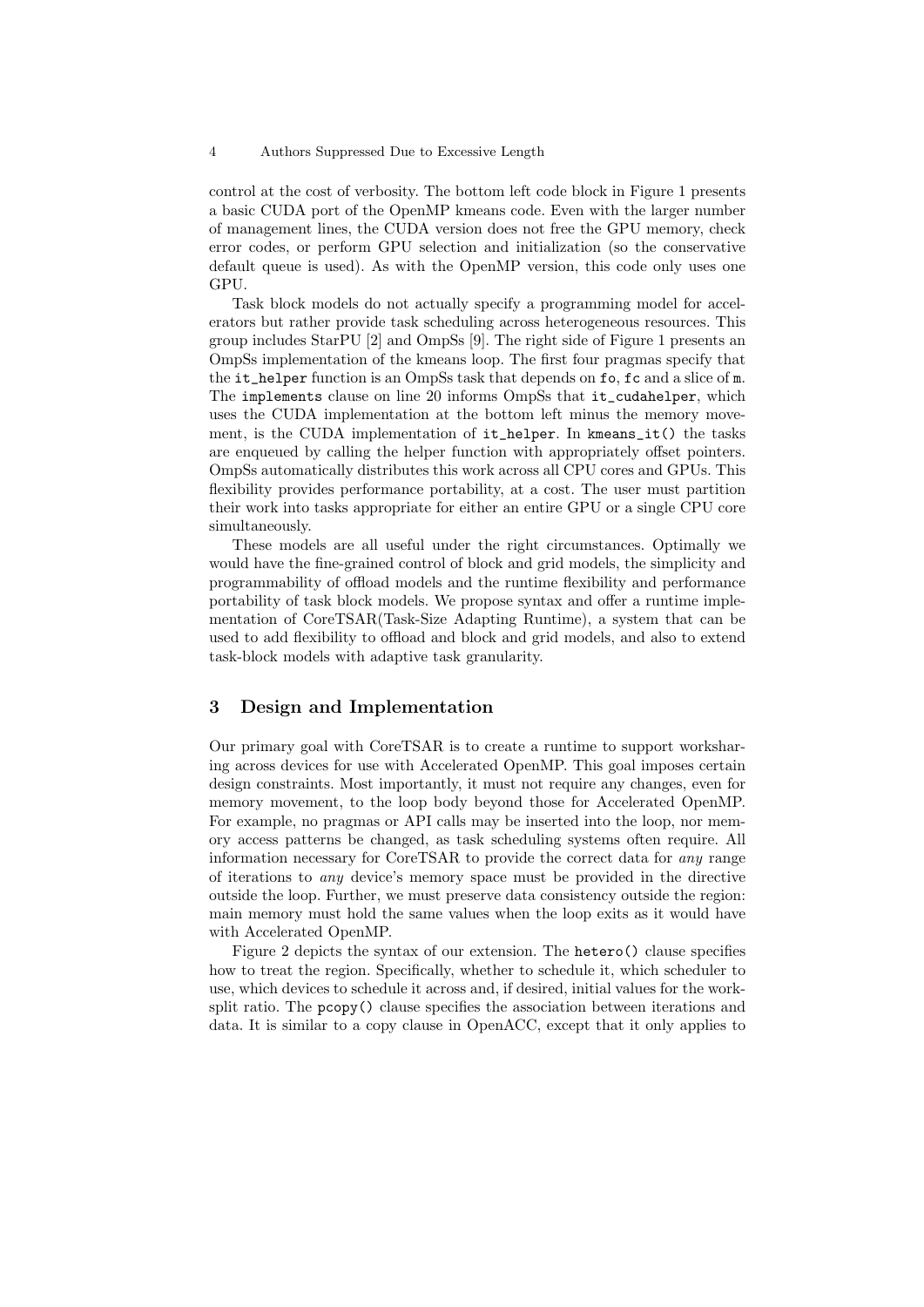loop directives and only copies the specific memory elements that are associated with the range of iterations assigned to a given device. We support current OpenACC copyin and alloc data clauses in order to replicate the entire input or allocation, copyout is unsupported. The third pragma in the top left block of Figure 1 uses our extension to divide the loop across all devices using the adaptive scheduler, copying all of fc and fo as input, but only the necessary elements of m as output.

//items in {} are optional<br>#pragma acc parallel for hetero(<condition>{,<devices>{,<scheduler>{,<ratio>{,<div>}}}})\<br>#pragma acc depersist(<var>)<br>#pragma acc depersist(<var>)

### Fig. 2: Our proposed extension

The remainder of this section discusses the design and implementation of a runtime system to support the proposed extension. Our design has two main components: the scheduling and task inference portion; and the memory specification and management portion.

### 3.1 Scheduling and Tasks

 $i_j =$ 

As our previous work in heterogeneous task scheduling showed [16], adaptive worksharing by predicting performance, rather than employing work-queues or discrete tasks, can significantly reduce overhead in heterogeneous scheduling. Overhead is reduced by assigning work *statically* within a region, and re-balancing on the next entry into the region, thus reducing the number of tasks to manage and launch. The significant downside to our previous approach however was that the model only supported the modeling of performance across two devices, preventing it from targeting systems with higher levels of heterogeneity. That work also proposed a solution as future work, using an integer-based optimization approach.

$$
min(\sum_{j=1}^{n-1} t_j^+ + t_j^-) \tag{2}
$$

*I* = total iterations available  
\n
$$
i_j
$$
 = iterations for compute unit j  
\n $f_j$  = fraction of work for compute unit j  
\n $f_0 * p_0 = f_1 * p_1 = t_1^+ - t_1^-$  (4)

$$
f_j
$$
 = fraction of work for compute unit j  
\n $p_j$  = average time/iter. for compute unit j (1)  $f_2 * p_2 - f_1 * p_1 = t_1^+ - t_1^-$  (4)  
\n $f_2 * p_2 - f_1 * p_1 = t_1^+ - t_1^-$  (5)

$$
f_3 * p_3 - f_1 * p_1 = t_2^+ - t_2^-
$$
 (5)

$$
t_j^{+/-}
$$
 = time over (or under) equal

$$
f_n * p_n - f_1 * p_1 = t_{n-1}^+ - t_{n-1}^- \quad (6)
$$

. .

Fig. 3: Linear program variables, objective and constraints

The original integer-based optimization directly computed the number of iterations to assign to each device, but incurs too much overhead to be used for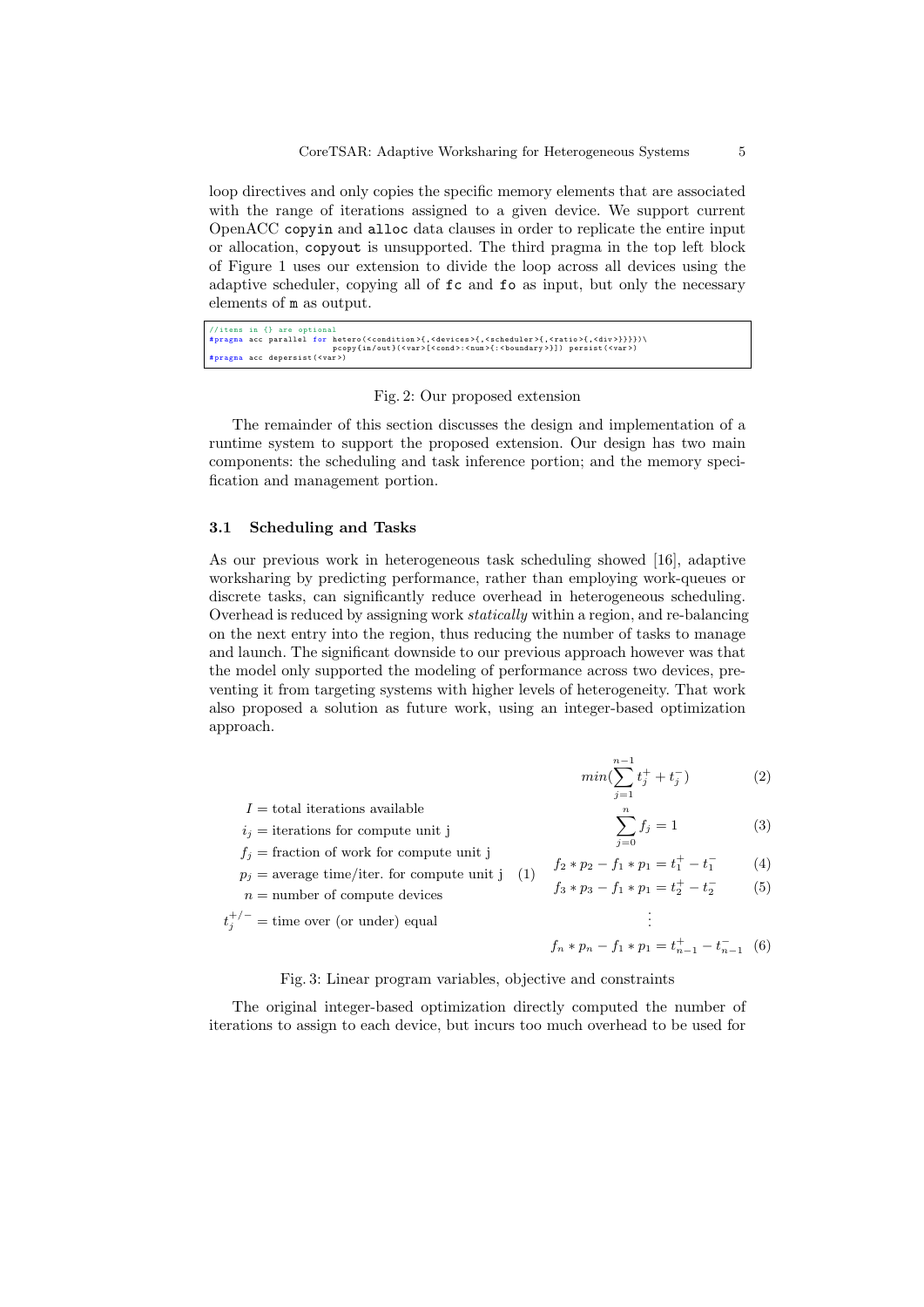runtime scheduling, on the order of seconds for less than ten devices. Figure 3 presents an alternative approach designed for CoreTSAR, optimized for use at runtime. Our new linear optimization minimizes the total deviation between the predicted runtimes for all devices to run their assigned work, and expresses output as the fraction of total iterations that should be assigned to a given device. Switching to fractional output removes the costly refinement to integer output and increases numerical stability. The downside is that fractional output allows up to *n* iterations to go unassigned, any iterations left-over this way are assigned in round-robin fashion to devices in descending order of performance.

This design assumes that trading one CPU core to control a GPU will improve performance. However, some applications benefit more from the CPU core. Thus, CoreTSAR also includes a heuristic allowing it to convert a GPU controlling thread back to a CPU thread in such cases. After each pass the time per iteration (TPI) of each GPU is compared against that of the slowest CPU core. If a GPU's TPI falls below that value for two consecutive iterations, the GPU thread releases the GPU and continues as a CPU thread.

## 3.2 Static Scheduling

On the first entry into a region, our static schedule uses the linear program to assign iterations, then reuses that result for all subsequent passes. To increase portability, we compute default relative times per iteration at runtime rather than using a precomputed static value (the user can also specify a value). Our default assumes that one instruction cycle on a GPU core, or SIMD lane on a multiprocessor, takes the same time as one cycle on a single SIMD lane of a CPU core. We thus compute the time per iteration for each GPU as  $p_g = \frac{1}{m/s}$ and for CPU cores as  $1 - p_g$  (where *m* is the number of cores on the GPU and *s* the SIMD width of a CPU core; in the case of multiple GPUs, all devices are normalized to the largest). For applications that are not dominated by floatingpoint computation, we have considered models that include several other factors, including memory bandwidth and integer performance, but leave these for future work.

# 3.3 Adaptive Scheduling

Our adaptive schedules (*Adaptive*, *Split* and *Quick*) use the static schedule for the first pass. We then use the time that each device takes to complete its iterations in the preceding pass, kept as a weighted average over up to five passes, as input to our linear program for the next pass. All recurring overheads required to execute an iteration on a particular device are included in that time (but not one-time overheads such as the copying of persistent data). Thus, we incorporate data-movement and launch overheads into the cost of each iteration and naturally account for them. The *Adaptive* schedule trains on the first instance of the region and then each subsequent instance. The *Split* schedule breaks each region into several evenly split sub-regions based on the div input.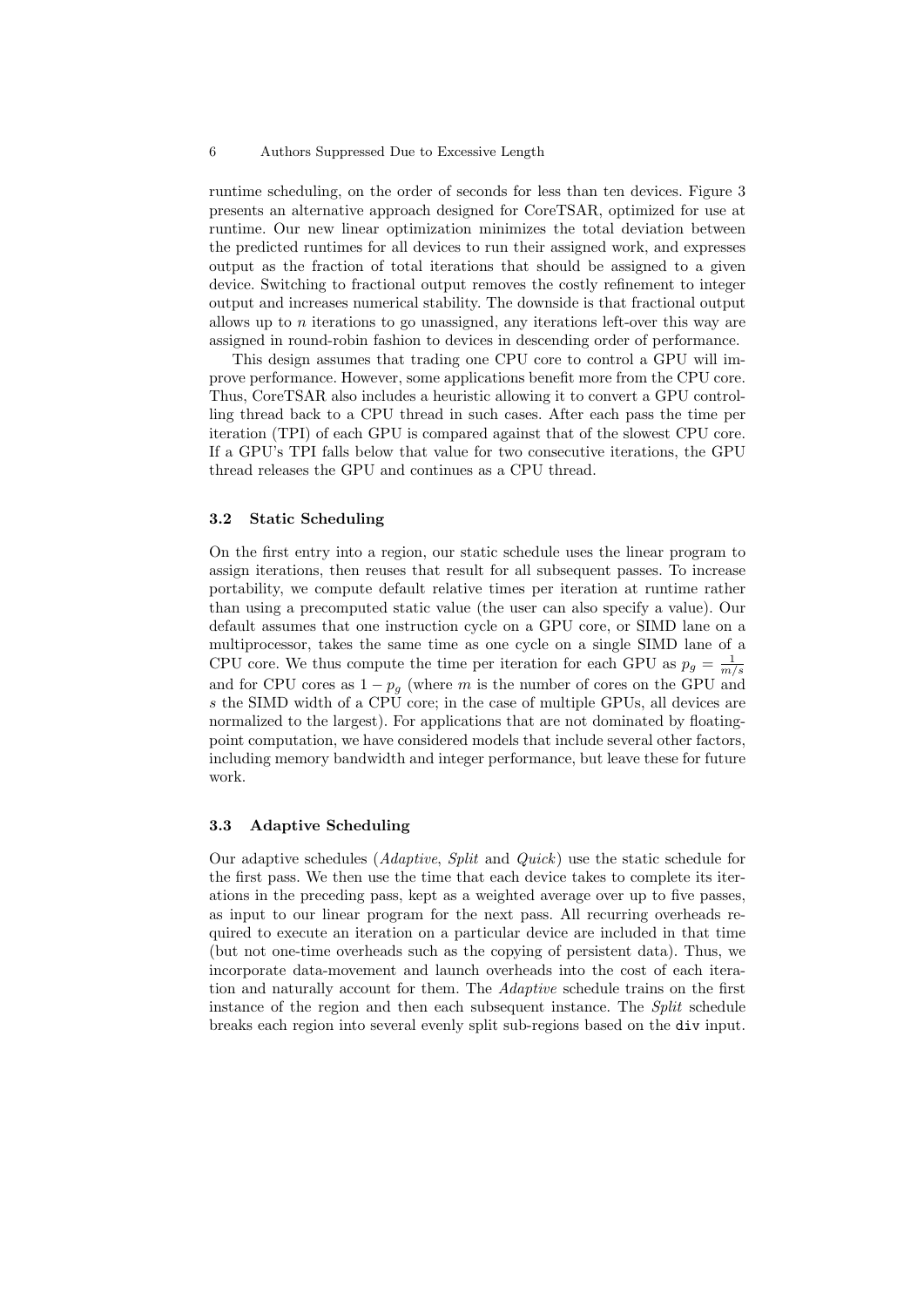Each sub-region is then treated individually and scheduled as Adaptive would a full region, providing faster load balancing at the cost of increased overhead. The *Quick* schedule balances between the *Split* and *Adaptive* schedules by executing a small sub-region for its first training phase, similar to the way *Split* starts. It then immediately schedules all remaining iterations of the first region instance and uses the *Adaptive* schedule for any subsequent instances. This schedule suits applications that cannot tolerate a full instance using the static schedule or the overhead of extra scheduling steps in every pass.

### 3.4 Memory Management

Efficient and minimal data movement is essential to the performance of heterogeneous codes. To handle memory movement without explicit tasks, we allow the user to specify the association between a loop range and its input and output pattern. Our interface takes a pointer, optionally the size of each element and for each dimension whether to associate that dimension with the iterator, the length, and the number of boundary values required. If a dimension is marked as an iterator dimension, then all values in that dimension corresponding to assigned iterations are copied. For example, Figure 4 shows the data associations for two simple cases. On top, the pcopy  $(\text{mat}[false:10][true:10])$  clause specifies that a  $10 \times 10$  matrix is to be managed and the iterator will select the column, since the column dimension's condition is true. The second example uses  $pcopy(mat[true:10:1][false:10])$  instead, which has a drastic effect on the result. Now, the rows are associated with the iterator rather than the columns, since the association value is true for the row dimension rather than the column dimension. Further, this example is designed for a stencil-type code which requires boundary values as input, but not as output, so the boundary size in the row dimension has been set to one to copy one row above and one below as input.

Our design handles reductions by doing partial reductions on each device, and a finalizing pass on the CPU into the final target variable. The high-level interface has no extension for this, OpenMP syntax is already sufficient, but our library API provides a mechanism similar to that of user-defined reductions to manually construct more complex reductions. While this interface does not support fully general input and output, we believe it to be a worthwhile first step in that direction, one we intend to pursue further in future work.

# 4 Results and Evaluation

To evaluate our prototype, we have ported six applications to OpenACC directives and extended them with CoreTSAR scheduling. We evaluate these applications across a range of systems, schedulers, and configurations. We also provide a performance comparison of three of the applications with OmpSs and StarPU.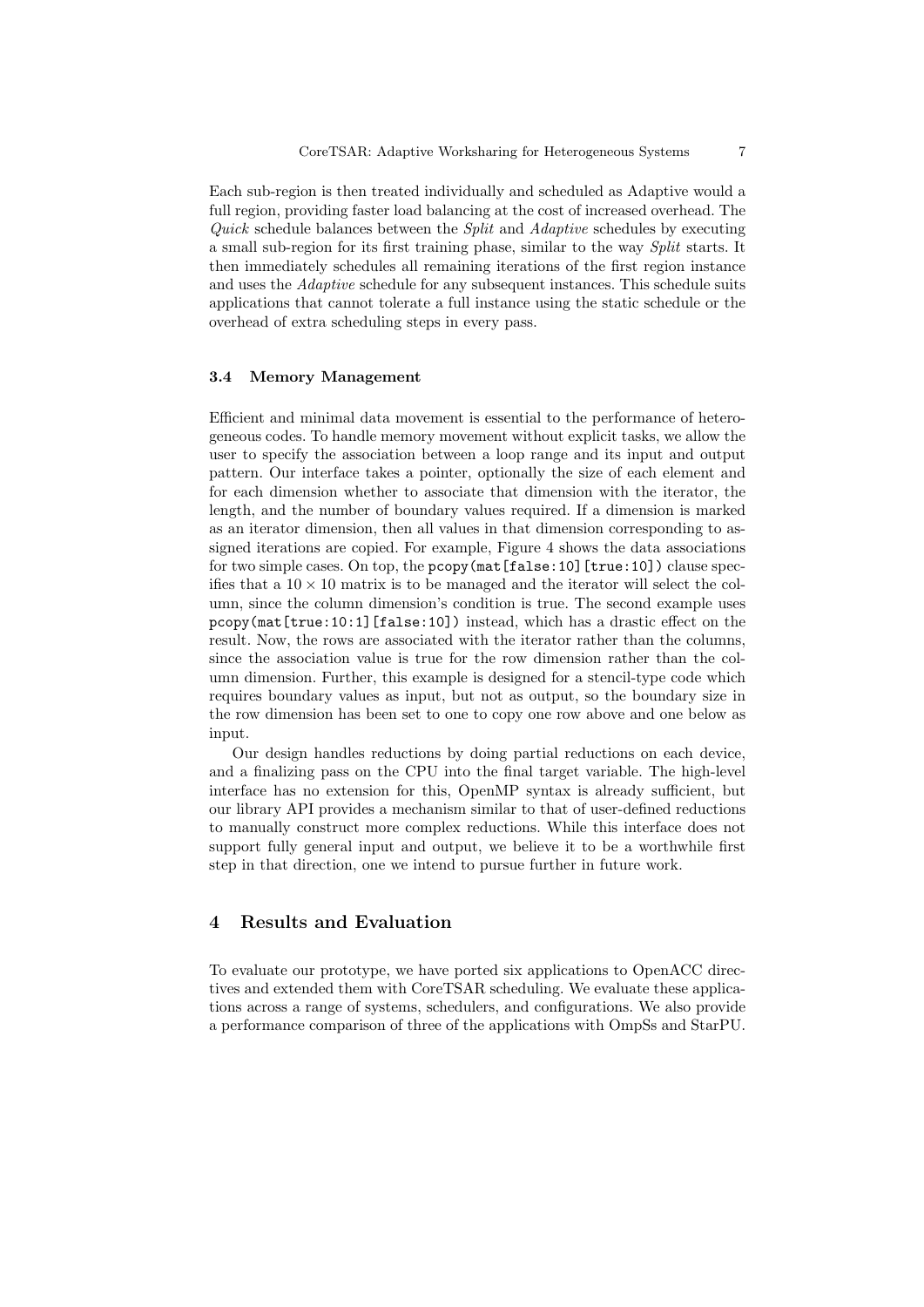

Fig. 4: Example memory associations, assuming a pass in which two iterations are assigned to the CPU device, and four each to two GPUs.

#### 4.1 Benchmarks

Our six benchmarks exhibit a range of characteristics that reflect possible use cases. Minimal changes were made to port the original serial or OpenMP version of each benchmark to OpenACC and subsequently CoreTSAR.

The values in Table 1 characterize the benchmarks. The number of passes, relative pass length, number of iterations per pass and ratio particularly impact CoreTSAR operation. We derive the CPU/GPU ratio, the relative performance of the CPU cores of our test system as compared to one of its GPUs, from the best found through brute-force testing. A score of 1.0 allocates all iterations to the CPU cores, a score of 0 allocates all iterations to the GPU.

| Benchmark Passes Iterations / Time/pass |       |           |         | <b>GPU</b> | Resulting                   |  |
|-----------------------------------------|-------|-----------|---------|------------|-----------------------------|--|
|                                         |       | pass      |         |            | (CPU) runtime CPU/GPU Ratio |  |
| $ {\rm CG}$                             | 1900  | 75,000    | 0.02    | 273.04     | 0.85                        |  |
| <b>CORR</b>                             | $10*$ | 2,048     | 6.36    | 70.97      | 0.01                        |  |
| <b>GEM</b>                              |       | 258,800   | 1098.10 | 107.43     | 0.06                        |  |
| <b>GEMM</b>                             | $10*$ | 2,048     | 1.262   | 3.04       | 0.01                        |  |
| Helmholtz                               | 100   | 4,000     | 0.08    | 73.64      | 1.00                        |  |
| kmeans                                  | ⇁     | 1,210,000 | 1.14    | 4.79       | 0.41                        |  |

Table 1: Benchmark characteristics, times in seconds (\* polybench suite benchmarks can have a variable number of passes, we use 10 for our tests)

First, CG is the conjugate gradient benchmark from the NAS parallel benchmarks OMP version 3.3. The offloaded portion runs many  $(1,900)$  short passes and contains a high percentage of indirect array accesses. This version of CG is relatively unsuitable for GPUs with a ratio of 0.85, implying that a GPU is only 20% faster than one CPU core. CORR and GEMM are both from the PolyBench/GPU [10] suite. CORR is an upper triangular matrix solver with a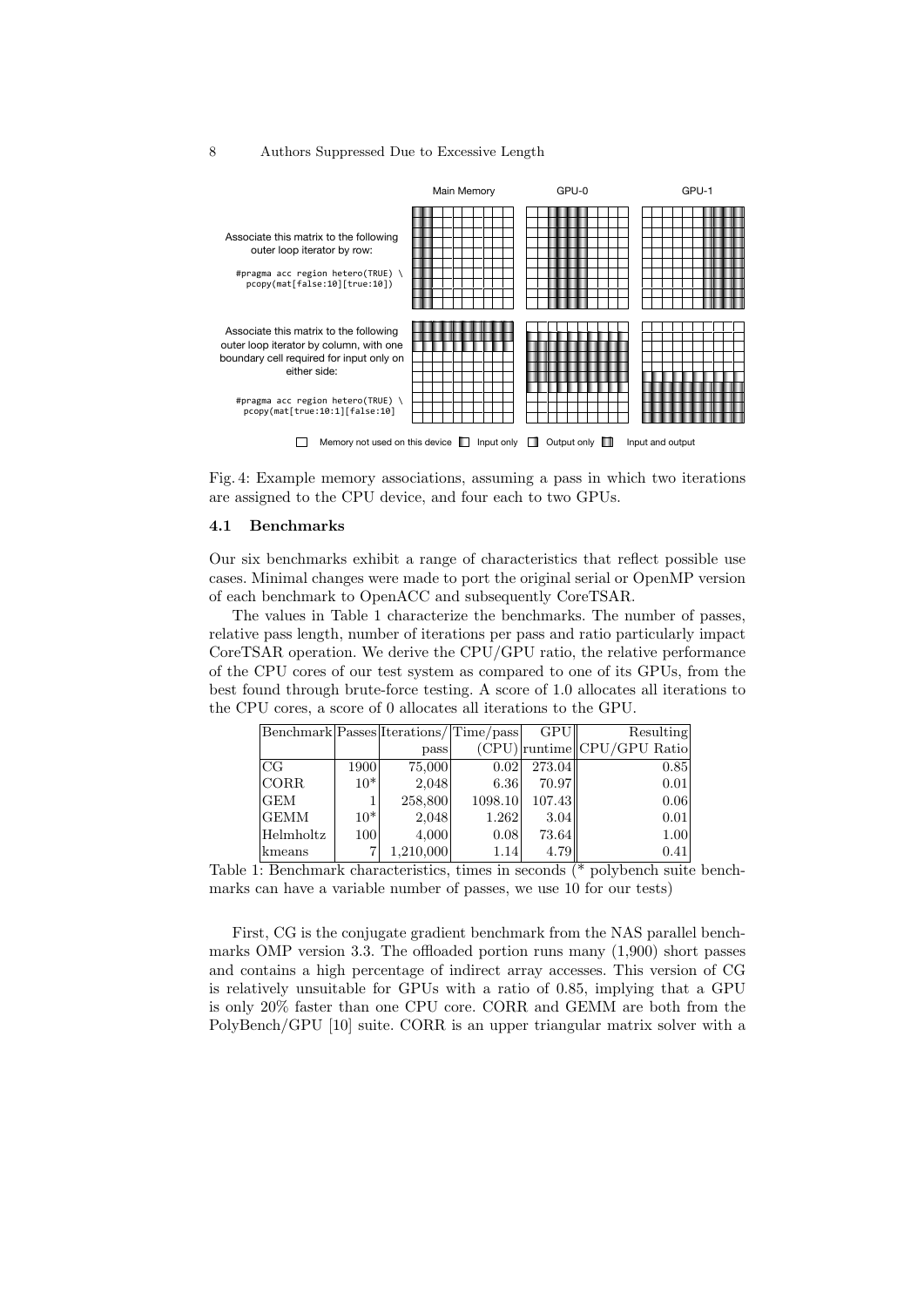completely unbalanced workload. Iteration *i* computes  $n - i$  output values so no two iterations, or ranges of iterations, are the same. GEMM is a general matrix multiplication that we schedule row-wise, it is highly suitable to GPU computation but is sensitive to memory contention and NUMA effects. GEM is a molecular modeling visualization application that computes the electrostatic potential along the surface of a macromolecule. While GEM is extremely well suited to GPU computation, as we have shown in our previous work  $[1, 7]$ , it only runs a single pass by default. Helmholtz implements the Helmholtz equation using the Jacobi method. Our implementation is based on a CPU OpenMP implementation that is not well suited to GPUs due to its memory access pattern and conditional nature. Kmeans implements the kmeans clustering algorithm, and is near an even ratio (0.5): running on a GPU takes the same amount of time as on the CPU cores. It also has many iterations per pass, which allows CoreTSAR to make very fine grained adjustments to each device's workload.

Overall, the benchmarks exhibit a wide range in each category. Pass counts for example range from one to 1,900; iterations per pass from 2,048 to 1,210,000; and ratios from 0.01 to 1.0.

### 4.2 Experimental Setup

CoreTSAR has been implemented in full as a C library, with a source-to-source translator implementing the pragma syntax based on python and libclang, on top of PGI OpenMP and OpenACC. To solve our linear optimization problem, we use the lp\_solve library[4], an optimized linear program solver, in a mode that allows it to incrementally refine the solved tableau on each pass. We evaluate all five systems listed in Table 2. However, unless otherwise specified, we run tests on escaflowne. Each machine has the same OS configuration (Debian Squeeze).

|                                  | ICPU                | CPII | CPU- | <b>CPU</b> <sub>GPU</sub>   | GPU  GPU  GPU                         |     |     |
|----------------------------------|---------------------|------|------|-----------------------------|---------------------------------------|-----|-----|
| System name Model Cores/die Dies |                     |      |      | RAM Model                   | $ {\rm Cards} {\rm Cores} {\rm RAM} $ |     |     |
| amdlow3                          | E3300               |      |      | $2.012MB$ Tesla C2050       |                                       | 448 | 3GB |
| armor1                           | E5405               | 14   |      | $3,964MB$ GeForce GT 520    |                                       | 48  | 1GB |
| dna2                             | $\frac{15-2400}{4}$ |      |      | $7,923MB$ GeForce GTX 280 1 |                                       | 240 | 1GB |
| escaflowne                       | X5550               | 14   | 2    | 24.154MB Tesla C2070        |                                       | 448 | 6GB |

Table 2: Hardware composition of each test platform, Intel CPUs and NVIDIA GPUs throughout

Unless otherwise noted, all benchmarks are implemented with OpenACC directives and compiled with the PGI compiler version 12.9. OmpSs tests are compiled with mnvcc version 1.3.5.8, using the performance configuration of the NANOS++ libraries and the versioning-stack scheduler. OmpSs options for prefetching and asynchronous transfers are used only on helmholtz, the other two benchmarks incur a slowdown when they are used. The modified CoreTSAR and StarPU versions compared with OmpSs are compiled with nvcc and linked with GNU OpenMP (gomp). The StarPU implementations used the "dmda" scheduler with the history based performance model, trained on ten plus runs before results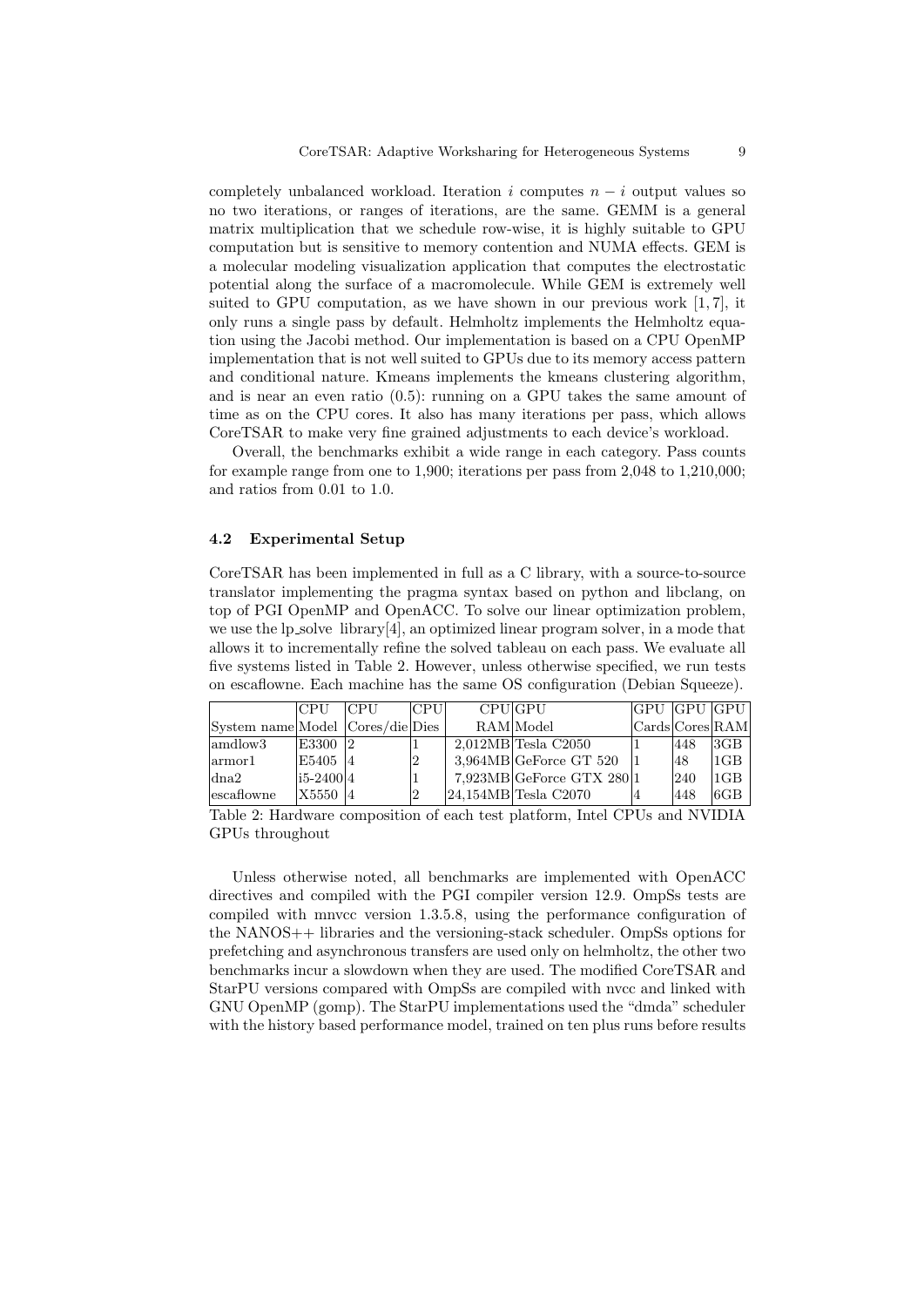were collected. CUDA toolkit version 4.1 is used in all tests. All threads are bound to cores at the beginning of execution, before memory allocation and initialization.

All reported performance measurements time the core phase of the benchmark only. All marshaling, staging, copying, or other preparation necessary to use an implementation is also included. We exclude only identical application parts such as file IO and result verification.

## 4.3 CoreTSAR Performance

Figure 5 presents the performance impact of CoreTSAR. The graph represents speedup over a statically scheduled eight core CPU run, with a black bar marking the baseline in each sub-plot. Without CoreTSAR unmodified code would be either at that baseline, or the GPU mark with one GPU. All others, including static and GPU for a GPU count greater than one, use CoreTSAR's facilities. Of the six benchmarks, four scale nearly linearly from one to four GPUs given the right scheduler. As expected, Helmholtz and CG do not.



Fig. 5: Performance of CoreTSAR enabled benchmarks on escaflowne normalized to eight core OpenMP

Both CORR and GEMM display high GPU suitability, each approaching an overall speedup of  $250\times$  on four GPUs. We obtain the best performance for GEMM on escaflowne by statically scheduling the computation; the quick scheduler is almost as good. CORR is less predictable. Its heterogeneous workload per iteration causes the adaptive, split, and quick schedulers all to make incorrect early decisions about how to assign work. While overall the static schedule fares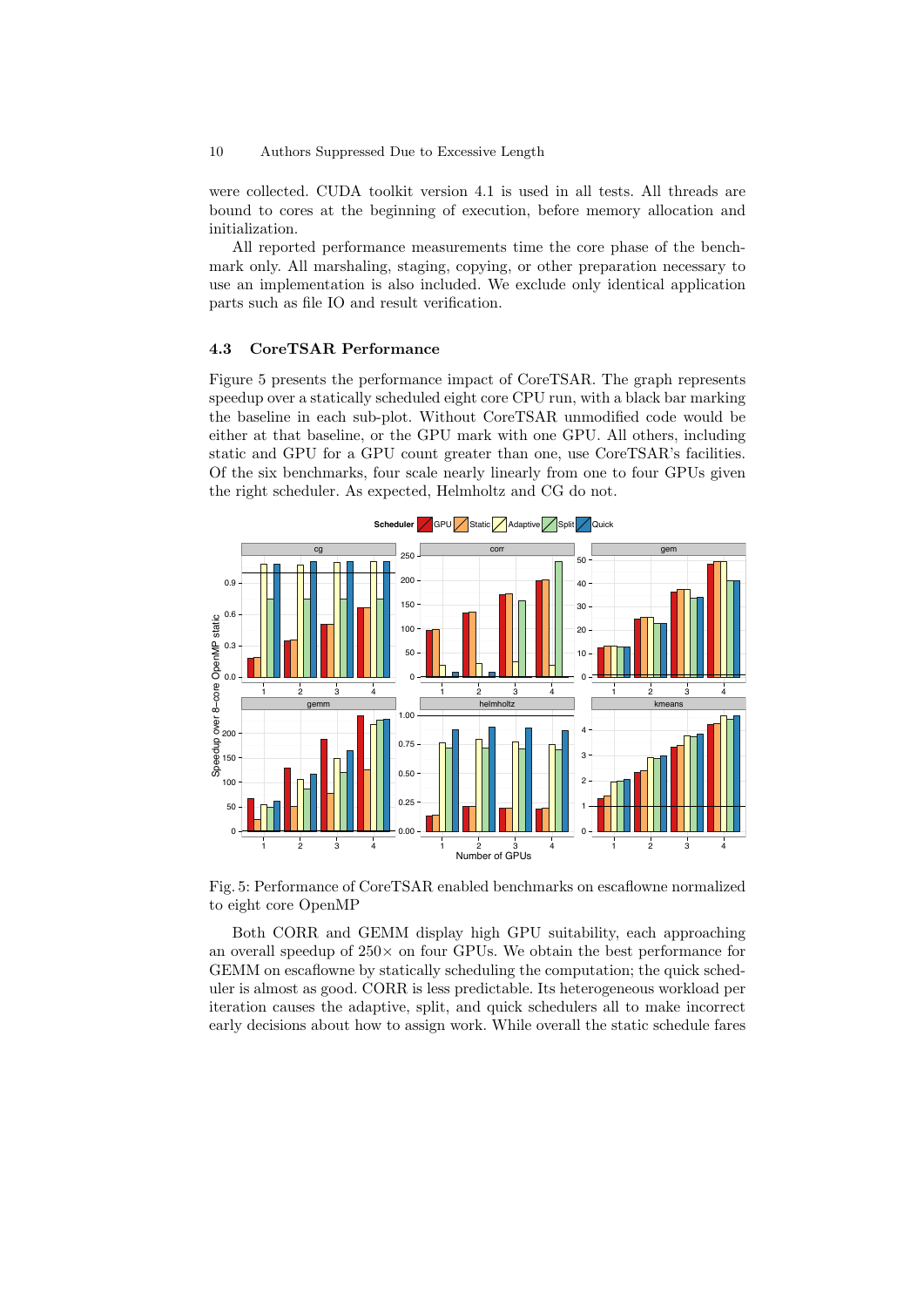best, the split schedule overtakes it for four GPUs because the linear model stops assigning work to the *CPU* cores and adaptively schedules work across the four GPUs. It is worth noting that both the adaptive and quick schedulers converge on efficient assignments after the first few passes, but the cost of the early mispredictions overtake that benefit. Using the ratios from a previous run produces even more favorable results, we intend to investigate this further in future work.

Both GEM and kmeans also scale near linearly to four GPUs, but with slightly different characteristics. GEM benefits most from the default static split across CPUs and GPUs. Its natural ratio is so close to the default split that, while the dynamic schedulers can improve on it, the overhead of synchronization and additional assignments increases the overall execution time. On the other hand, kmeans does best with the adaptive schedules. The optimal choice shifts between quick and adaptive depending on the number of GPUs, but they remain within 5% of each other regardless. Unlike GEM, kmeans is more CPU suitable, and the GPU or static schedules underutilize those resources.

CG is not GPU averse, since it can benefit from the use of a GPU, but it does not scale to more than one GPU. When we allow use of more than one GPU, the increased memory transfer overhead causes a slowdown. This example demonstrates that some applications can benefit from GPUs, but may still need to back off of their use. Helmholtz, on the other hand, gains no benefit. It does however stay within 20% of the CPU performance given a scheduler that can quickly deactivate GPUs. When allowed to use cross-run historical data, Helmholtz consistently matches the CPU performance.

Overall, our results demonstrate that CoreTSAR adapts well to different workloads. We attain good scaling for applications that are amenable to GPU computing or coscheduling. Alternatively, CoreTSAR backs off appropriately for those that are not.

### 4.4 Adaptation Across Machines

We have shown that CoreTSAR can provide efficient worksharing across a varied number of GPUs in one system. We now evaluate its performance portability across a range of systems, those listed earlier in Table 2. Of these systems, escaflowne, used for our primary evaluation, is the largest and the only multi-gpu system. Representing CPU-centric systems, armor1 contains two capable quadcore Intel Xeon CPUs with a low-power consumer desktop GPU. Conversely amdlow3 contains a dual-core Celeron CPU and a powerful Tesla C2050 GPU. Lastly dna2 represents a more typical workstation with a mid-range quad core CPU and previous-generation consumer GPU.

Figure 6a presents results for the three benchmarks that benefit from coscheduling. Helmholtz is CPU-suited on all machines, and corr and gemm are GPUsuited on all machines, so we elide their results for space. Each result is normalized to the best performing configuration for that benchmark on that system with the best time at 1.0 and lower being worse. First, while CG gains minimally in performance on escaflowne, and not at all on armor1 and dna2, it attains a  $2\times$  speedup over the CPU result on amdlow3. Second, we find that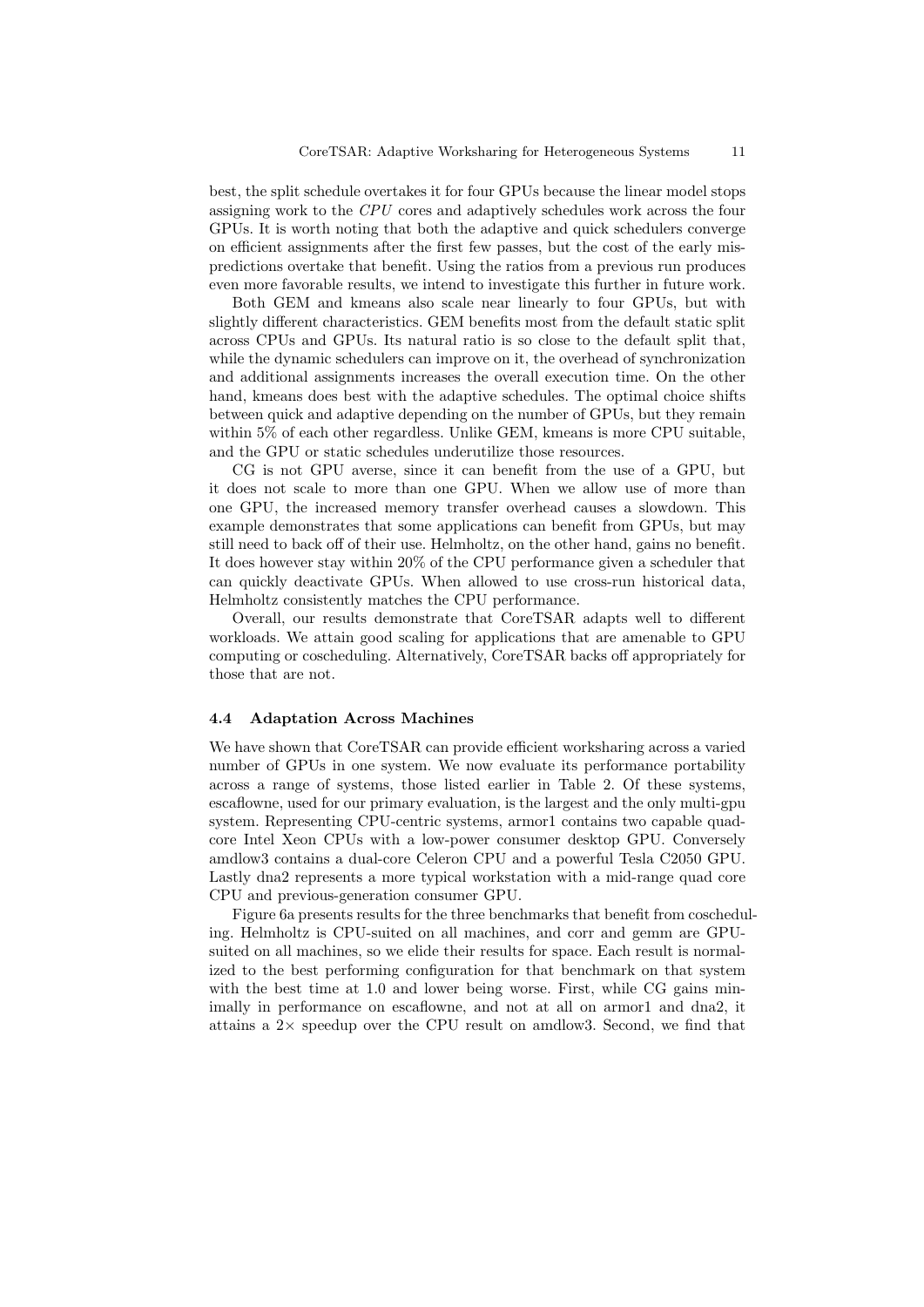appropriate adaptive schedulers tend to hold across different systems. For both CG and kmeans the quick scheduler performs best across all tested machines, regardless of their composition. GEM is a bit different, in that on some systems the quick or split schedulers are slightly beneficial, but on escaflowne they are slightly worse than the static split. Run in production, where a user will invoke the visualization routine repeatedly, the quick scheduler is fastest everywhere.



Fig. 6: Cross-system performance and assignment results. The black bar in (a) represents OpenMP CPU performance across all cores in that system.

Even though the appropriate scheduler remains the same across machines, the workload distribution across resources shifts significantly, as Figure 6b shows. Each bar represents the total amount of work run during the course of a given benchmark, each CPU cell represents the work in iterations completed by a particular CPU core, and each GPU cell the work completed by a particular GPU. Each benchmark's distribution shifts across machines based on the machine's suitability. The most striking of these is CG, which uses the GPU for very little on three of the four systems, but almost exclusively on amdlow3.

### 4.5 Comparison with State of the Art

Our evaluation has demonstrated that CoreTSAR achieves good and portable performance. We now compare its performance to that of two state-of-the-art heterogeneous task schedulers, OmpSs and StarPU. In order to compare all three fairly, we ported three of our benchmarks (kmeans, Helmholtz and GEMM) from OpenACC to CUDA/C and extended that version with each scheduler. The CoreTSAR code evaluated here uses the exact same CUDA/C implementations as OmpSs and StarPU, in fact *linked from the same binary*. Additionally, we configure all three schedulers to use the same initial granularity for each benchmark, amounting to approximately 2000 tasks per pass.

Figure 7 presents our results for these benchmarks on escaflowne for all schedulers targeting all eight CPU cores and four GPUs. The result for GEMM is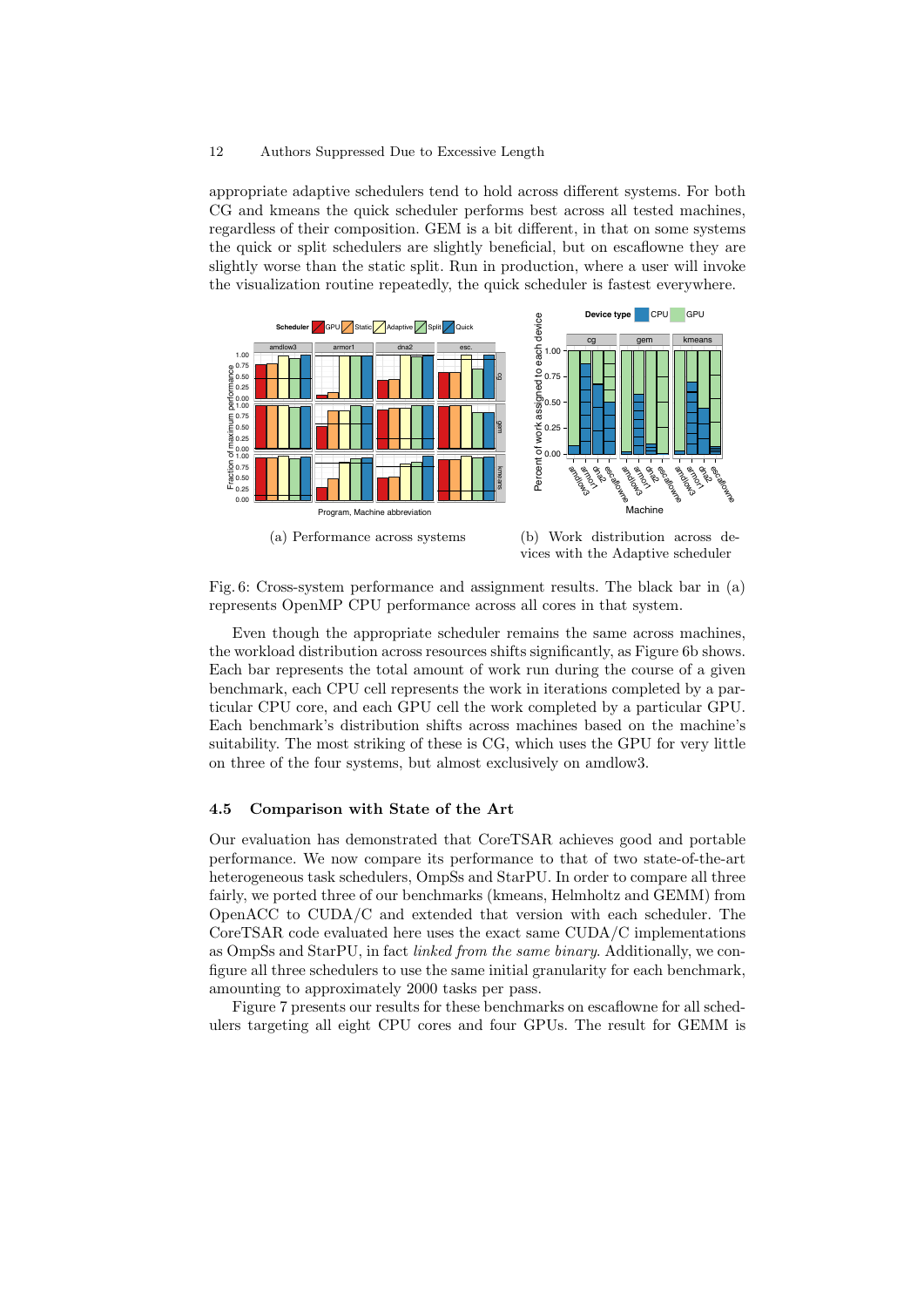rather unexpected, with OmpSs and StarPU both about  $2\times$  slower than the CoreTSAR version. We initially suspected that this was the result of extra data transfers, or even an error in our implementation of the memory movement in OmpSS and StarPU, but manually minimizing the data transfers did not materially change the result. Rather, overhead from creation, management and scheduling of individual tasks is to blame for the difference. CoreTSAR has the advantage of automatically altering the granularity of tasks, rather than running user-defined chunks. In the adaptive scheduler for example, a single kernel is run on each GPU, whereas in OmpSs hundreds to thousands may be run. No matter how efficient the runtime, there is a cost for such fine-grained management.



Fig. 7: Speedup comparison between CoreTSAR, OmpSs and StarPU

Helmholtz is of interest for a different reason. The CUDA and serial C version gets materially faster by running on four GPUs, especially with the CoreTSAR adaptive or quick schedules with a nearly 75% improvement. The reason it performs so differently from the version evaluated above is that the nvcc compiler produces significantly slower CPU code than the PGI compiler used elsewhere, allowing the GPUs to outperform the CPUs. This result reinforces the idea that allowing automatic coscheduling, even in cases where it does benefit some machines or configurations, can be beneficial. OmpSs also improves on the CPUonly performance by about 5%, and StarPU almost  $2 \times$  slower. Our evaluation found that this is due to underutilizing the CPU cores in favor of the GPUs, as well as the same overheads that plague GEMM.

Finally the kmeans results show OmpSs and StarPU scaling to a respectable  $3.5\times$ , but still trailing the CoreTSAR adaptive schedulers. For cases where the application launches and immediately waits for a range of related tasks, CoreT-SAR consistently performs well. OmpSs and StarPU on the other hand perform well with many asynchronously launched tasks which wait rarely, and suffer when the full synchronization is more frequent. We believe these are complimentary designs, and will investigate granularity adaptation for general task graph scheduling systems as future work.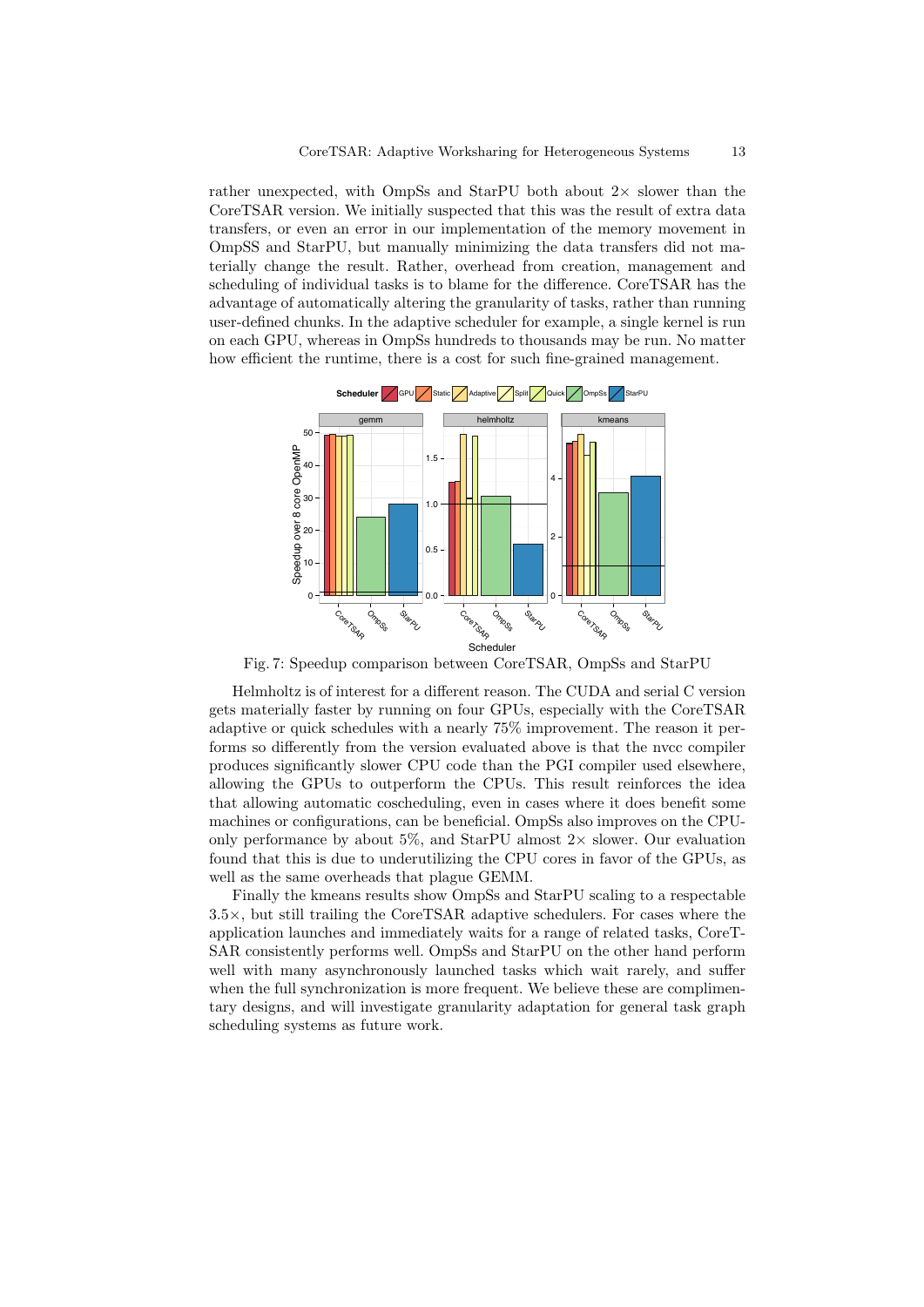## 5 Related Work

Task scheduling as a mechanism for easing parallel programming has a long history. Traditional applications of the approach include dynamic loop parallelization in OpenMP  $[8]$  and Intel's TBB  $[15]$ . These mechanisms tend to offer simplified syntax for shared memory parallelism, but little to no support for heterogeneous architectures or distributed memory. Scheduling policies for these mechanisms have also been the focus of significant research. Work by Ayguadé et al. [3], directly influenced the design of CoreTSAR. They investigated the removal or extension of OpenMP schedule clauses by calculating the distribution of work in future passes through a region based on times seen for each core in previous ones. Their results showed the method was not always optimal, but that the solution was efficient and stable. Our ratio-based design works similarly, although with a different mechanism to determine the split between devices.

Task block models, such as StarPU [2] and OmpSs [9], began to tackle the problem of scheduling tasks across heterogeneous resources based on a directed acyclic graph. These models provide a powerful platform for scheduling on heterogeneous systems, but require the user to determine task granularity manually. We believe these designs to be complementary to our own, combining the ability to adaptively adjust task granularity with task-block style arbitrary graph execution could yield powerful results.

Ravi et al. [13] presented a scheduling framework for multicore systems with a single GPU that builds on their generalized reduction framework and code generator [14]. While we avoid the chunk scheduling scheme and its additional transfer overheads, they present an approach that uses chunk-based scheduling while mitigating the overhead through runtime techniques.

# 6 Conclusion

We present four major contributions: the design of our task-size adapting runtime for adaptive worksharing across heterogeneous devices; the design of a taskassociative memory model; an implementation of the designs; and our evaluation across six codes, and four systems. Our system yields linear speedups on up to four GPUs for amenable benchmarks, and show a high degree of performance portability across a set of highly disparate system configurations. These results clearly motivate the addition of a co-scheduling interface, such as the hetero() clause that we propose, to Accelerated OpenMP; the results also highlight the benefits of automatically adapting task granularity at runtime.

The memory management interface that we present is the first step towards a general interface for declaring the relationship between tasks and the portions of inputs and outputs that they require. Given that information many schedulers, including ours, could automatically manage input and output, providing significant value especially as computers become more complex. We intend to investigate this expanded interface as future work.